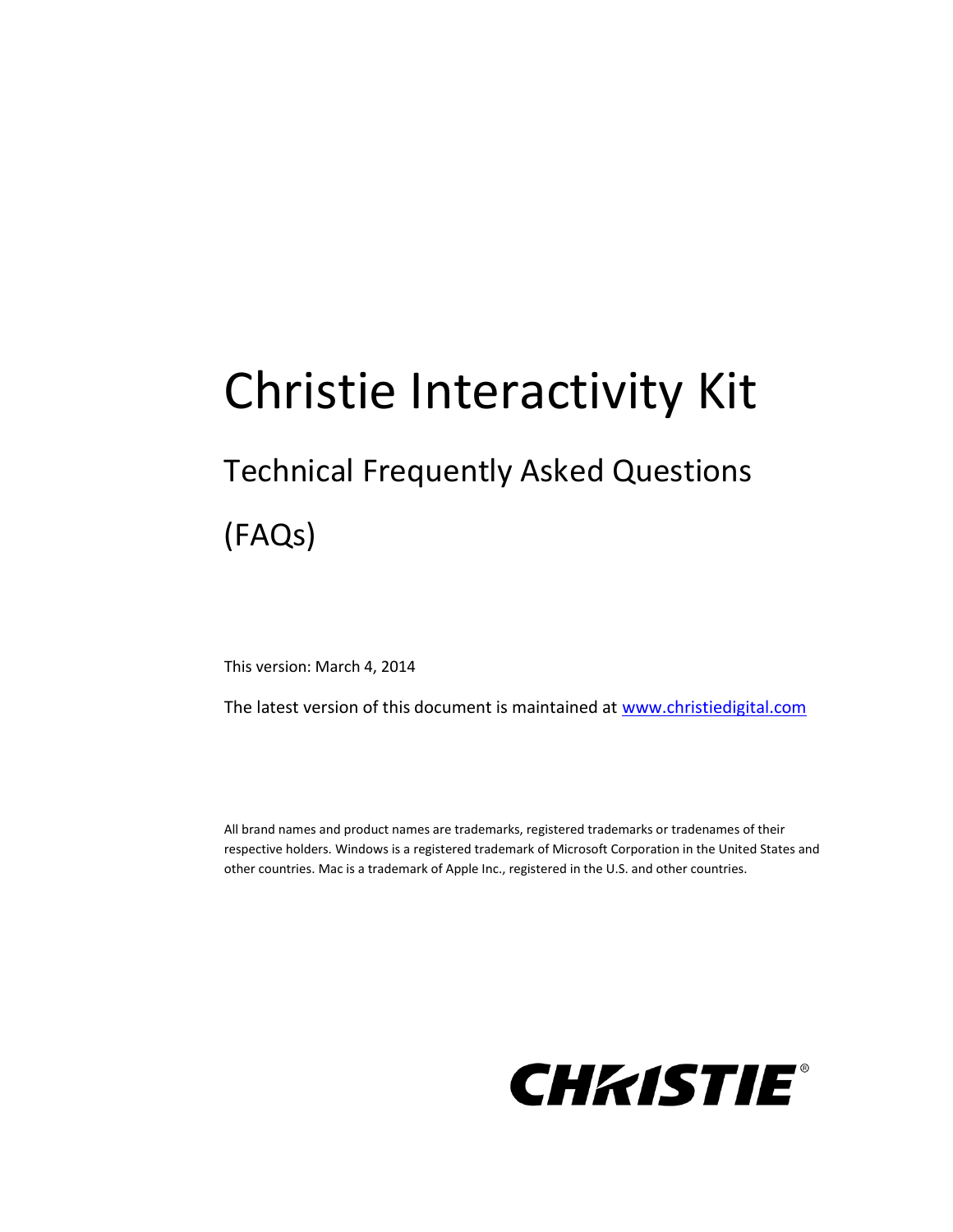# Index

| 1 |      |                                                                                                            |  |
|---|------|------------------------------------------------------------------------------------------------------------|--|
| 2 |      |                                                                                                            |  |
|   | 2.1  |                                                                                                            |  |
|   | 2.2  |                                                                                                            |  |
|   | 2.3  |                                                                                                            |  |
|   | 2.4  | If the computer is not close to the Christie Interactivity Kit, can I use a USB extender?5                 |  |
|   | 2.5  | What other kinds of displays, besides Christie MicroTiles, will work with the Christie Interactivity Kit?6 |  |
|   | 2.6  |                                                                                                            |  |
|   | 2.7  |                                                                                                            |  |
|   | 2.8  |                                                                                                            |  |
|   | 2.9  |                                                                                                            |  |
|   | 2.10 |                                                                                                            |  |
|   | 2.11 |                                                                                                            |  |
|   | 2.12 |                                                                                                            |  |
|   | 2.13 |                                                                                                            |  |
|   | 2.14 | How big a gap will there be between my display and the Christie Interactivity Kit?10                       |  |
|   | 2.15 | Can the display be rotated - e.g., in portrait - in relation to the Christie Interactivity Kit?10          |  |
|   | 2.16 |                                                                                                            |  |
|   | 2.17 | What kind of multi-touch technology is a good choice for high ambient light indoor environments? 11        |  |
|   |      |                                                                                                            |  |
| 3 |      |                                                                                                            |  |
|   | 3.1  | What happens when I connect the Christie Interactivity Kit to a Windows 7/8 computer? 12                   |  |
|   | 3.2  | Do I need to run a special program on the host computer in order to process the touch data? 12             |  |
|   | 3.3  |                                                                                                            |  |
|   | 3.4  | Does the Christie Interactivity Kit work with Mac® or other operating systems? 12                          |  |
|   | 3.5  |                                                                                                            |  |
|   | 3.6  |                                                                                                            |  |
|   | 3.7  | How does the touch surface area get mapped to the display when not using Christie MicroTiles? 13           |  |
| 4 |      |                                                                                                            |  |
|   | 4.1  |                                                                                                            |  |
|   | 4.2  |                                                                                                            |  |
|   | 4.3  | What are the advantages of Baanto "ShadowSense" technology over alternatives?13                            |  |
|   | 4.4  | How do the resolution and number of supported touches vary with the width of the Christie                  |  |
|   |      |                                                                                                            |  |
|   | 4.5  | How does average latency change with the size of the Christie Interactivity Kit? 15                        |  |
|   | 4.6  | Does touch performance change depending upon the number of simultaneous touches? 15                        |  |
|   | 4.7  |                                                                                                            |  |
| 5 |      |                                                                                                            |  |
|   | 5.1  | How do I associate the Christie Interactivity Kit with the entire computer desktop if I have multiple      |  |
|   |      |                                                                                                            |  |
|   | 5.2  | What limitations are there when spanning a desktop across multiple outputs? 17                             |  |
|   | 5.3  | How should Christie MicroTiles subarrays be arranged when used with a graphics card that requires          |  |
|   |      |                                                                                                            |  |
|   |      |                                                                                                            |  |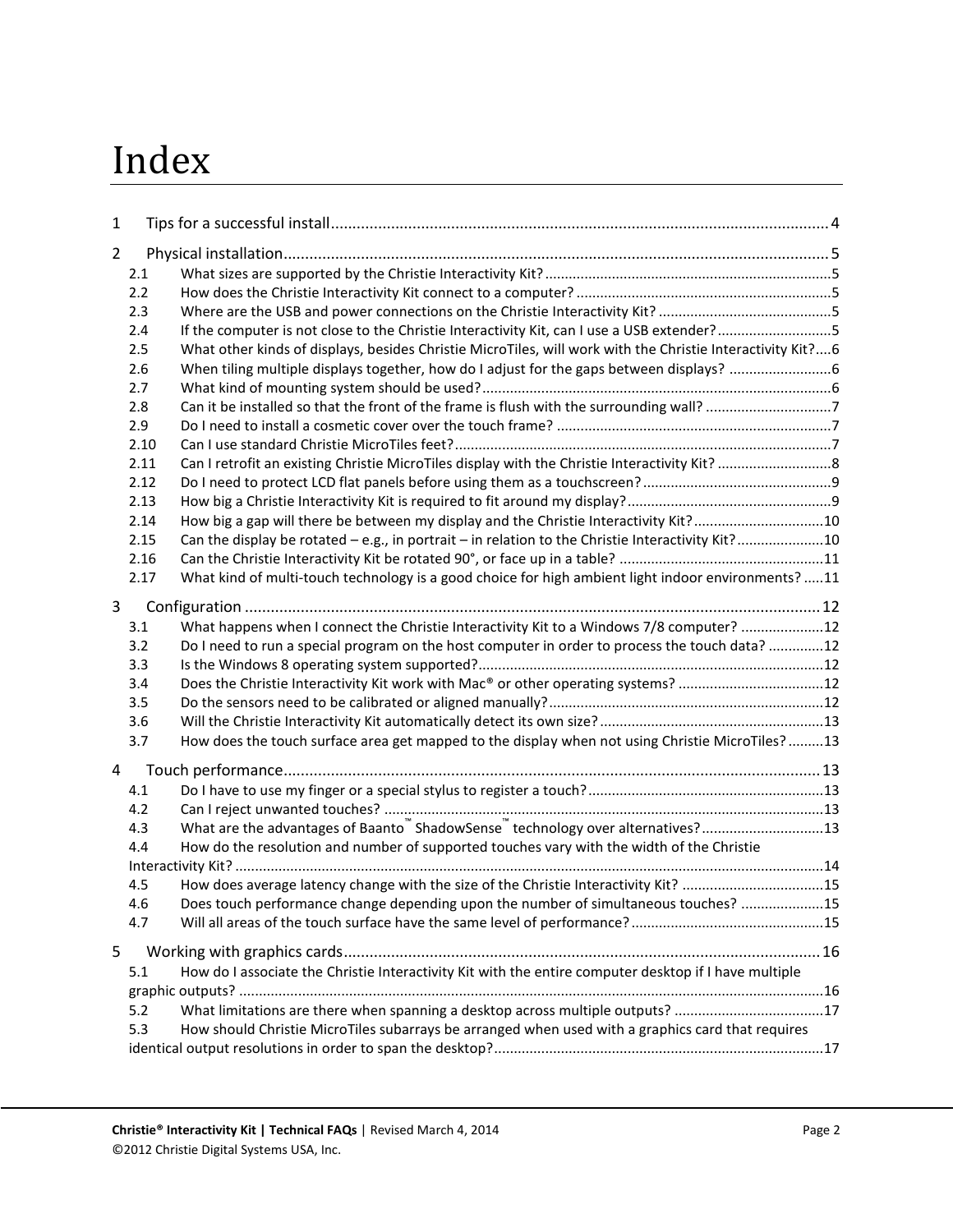| 6 |     |                                                                                                  |  |
|---|-----|--------------------------------------------------------------------------------------------------|--|
|   | 6.1 | Why does my application process multi-touch gestures as if they were single clicks on a mouse?18 |  |
|   | 6.2 |                                                                                                  |  |
|   | 6.3 |                                                                                                  |  |
|   | 6.4 |                                                                                                  |  |
|   | 6.5 |                                                                                                  |  |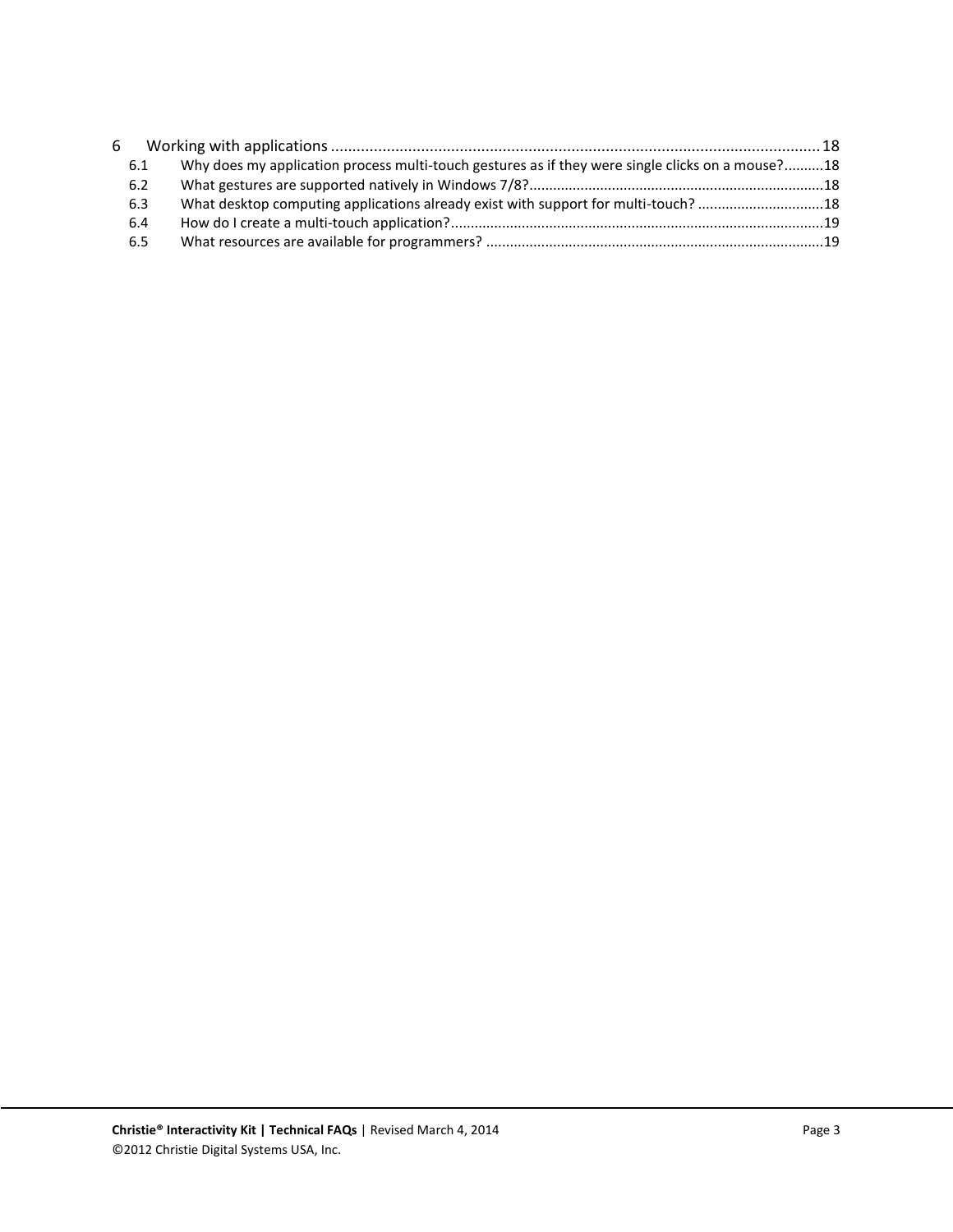### <span id="page-3-0"></span>**1 Tips for a successful install**

Please read the full document. But for ease of reference, here are some of the top FAQs:

- **If installing with Christie® MicroTiles®, use the modified feet do not use the standard** feet, they stick out too far in the front and do not provide mounting locations for the Interactivity Kit. These modified feet are available as part of the Christie MicroTiles mounting components for the Christie Interactivity Kit (see questio[n 2.10\)](#page-6-2).
- If installing with a display other than Christie MicroTiles, make sure your mounting interface provides a flat plane (within 5mm) and allows access to the Interactivity Kit service screws (see question [2.7\)](#page-5-2).
- If the surrounding wall is flush to the front of the Interactivity Kit frame, leave a small amount of room around the frame (minimum 12.1mm) for assembly and servicing (see questio[n 2.8\)](#page-6-0).
- If a different color or finish is required, the Interactivity Kit can be covered by a cosmetic skin or fascia, supplied by the customer (see question [2.9\)](#page-6-1).
- Select the appropriate operating system and application to support the kind of multitouch functionality desired – Windows® 7 is currently the most widely used and tested platform (see questions [3.1](#page-11-1) through [3.4\)](#page-11-4).
- If using a graphics card with multiple outputs, ensure it supports "spanning" the desktop *in the desired orientation* (i.e., landscape or portrait) – merely extending the desktop won't work (see question [5.1\)](#page-15-1).
- If using MicroTiles with multiple ECUs, divide the subarrays evenly most graphics cards only support "spanning" if each output resolution is the same (see question [5.3\)](#page-16-1).
- Although multi-touch applications are becoming more common, a custom program may be required to achieve the functionality desired (see questio[n 6.1\)](#page-17-1). For a great touch experience, refer to development guidelines and best practices (see question [6.5\)](#page-18-1), and avoid placing interface components at the very top of the display (see questio[n 4.7\)](#page-14-2).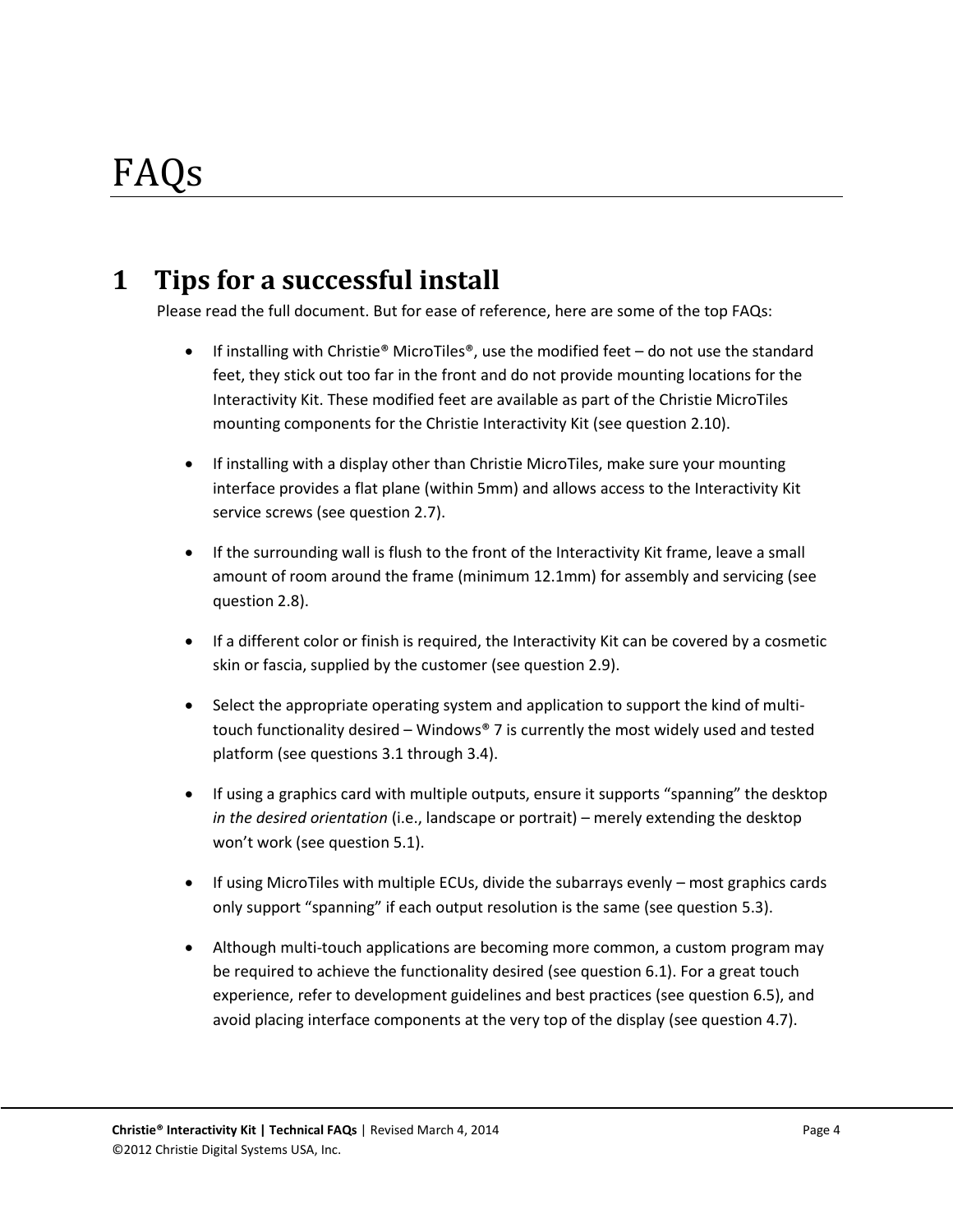### <span id="page-4-0"></span>**2 Physical installation**

#### <span id="page-4-1"></span>**2.1 What sizes are supported by the Christie Interactivity Kit?**

There are 84 valid configurations, ranging from 3x1 to 16x6 modules in size, or from 4 x 1ft to 21.4 x 6ft. The maximum touch surface area is 267" diagonal, or 12 sq. m.

#### <span id="page-4-2"></span>**2.2 How does the Christie Interactivity Kit connect to a computer?**

Simply connect a USB cable from the master controller on the Christie® Interactivity Kit to a USB port on a computer. The 3x1 base kit includes a 10ft USB cable.

#### <span id="page-4-3"></span>**2.3 Where are the USB and power connections on the Christie Interactivity Kit?**

Both connections are located on the back of the master controller. When looking at the frame from the front, the master controller is the top left assembly, incorporating both the top left corner and the adjacent sensor bar.

| Master controller is top left<br>when viewed from the front |  |  |  |  |  |  |  |  |  |
|-------------------------------------------------------------|--|--|--|--|--|--|--|--|--|
|                                                             |  |  |  |  |  |  |  |  |  |

The exact location and clearance dimensions for the USB and power connections are illustrated on the product CAD drawings, available from the Christie Interactivity Kit downloads page at [www.christiedigital.com](http://www.christiedigital.com/)

#### <span id="page-4-4"></span>**2.4 If the computer is not close to the Christie Interactivity Kit, can I use a USB extender?**

Yes. However, it is the responsibility of the customer to make sure a third-party cable will perform as desired in any particular application.

Although Christie does not recommend or warrant a specific third-party provider of USB extenders, the following extender has been tested successfully with the Christie Interactivity Kit:

 ICRON USB Ranger 2101 using a 25ft Ethernet cable. The extender is rated for up to 100m/330ft, but this has not been tested yet.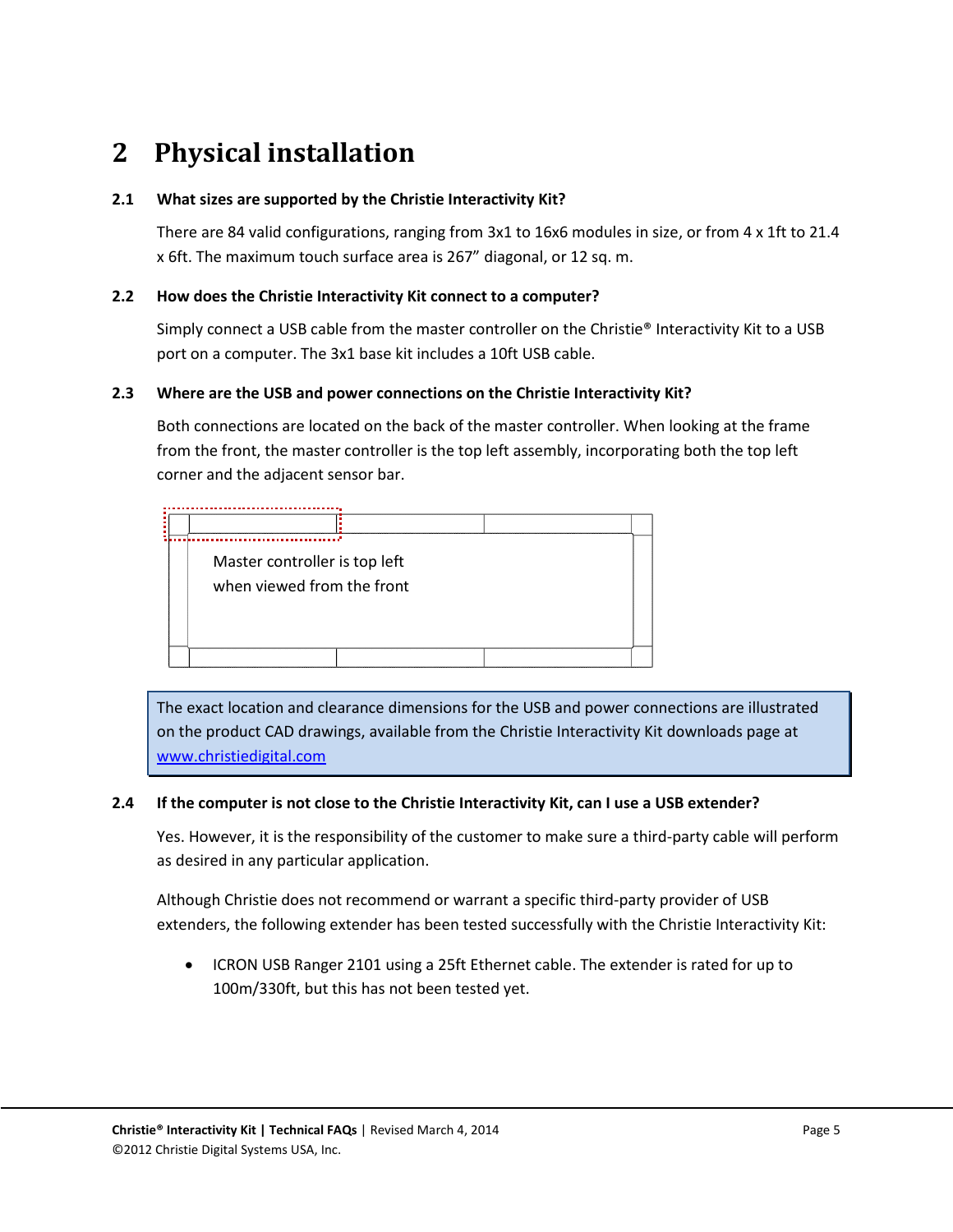#### <span id="page-5-0"></span>**2.5 What other kinds of displays, besides Christie MicroTiles, will work with the Christie Interactivity Kit?**

The Interactivity Kit is independent of the type of display, as it connects directly to the source computer via USB. The display could be Christie MicroTiles, LCD flat panel, plasma, rear projection, or another display type.

Please note that the display must be flat; the Interactivity Kit cannot be mounted in a curve (see questio[n 2.7 below\)](#page-5-2).

#### <span id="page-5-1"></span>**2.6 When tiling multiple displays together, how do I adjust for the gaps between displays?**

When using MicroTiles, by default the product compensates for the gaps so that images displayed across multiple tiles are not distorted. This can be tweaked if necessary through the MicroTiles UI.

When using other display technologies, either the display or the graphics card must have the ability to compensate for any physical bezels or gaps between display surfaces, otherwise images will be distorted and touches will not be mapped correctly.

For this reason, it is strongly recommended that displays are spaced apart evenly. Depending upon the display and graphics card being used, it may not be possible to compensate for gaps if they are inconsistent.

#### <span id="page-5-2"></span>**2.7 What kind of mounting system should be used?**

When installed with Christie MicroTiles, please use the MicroTiles mounting components available from Christie.

When installed with other displays, such as flat panels or rear projection walls, the customer is responsible to provide a mounting system for the Christie Interactivity Kit. There are two main concerns which should be taken into consideration:

- 1. If the master controller, corners, and connector pieces are not mounted in a flat plane (within 5mm) and spaced apart correctly, it will not be possible to assemble the sensor bars and light bars to them. Therefore, a flat plane with appropriately spaced mounting locations is critical for a successful install.
- 2. Each light bar and sensor bar attaches to the connector pieces using four screws on the inside face of the frame. It is recommended that the touch surface is located slightly proud of these screws, in which case a means for accessing these screws must be provided in the event that one of the bars must be removed for servicing. Possible ways to do this include providing sufficient margin around the perimeter of the display to allow access, or providing a means of moving either the frame or the display.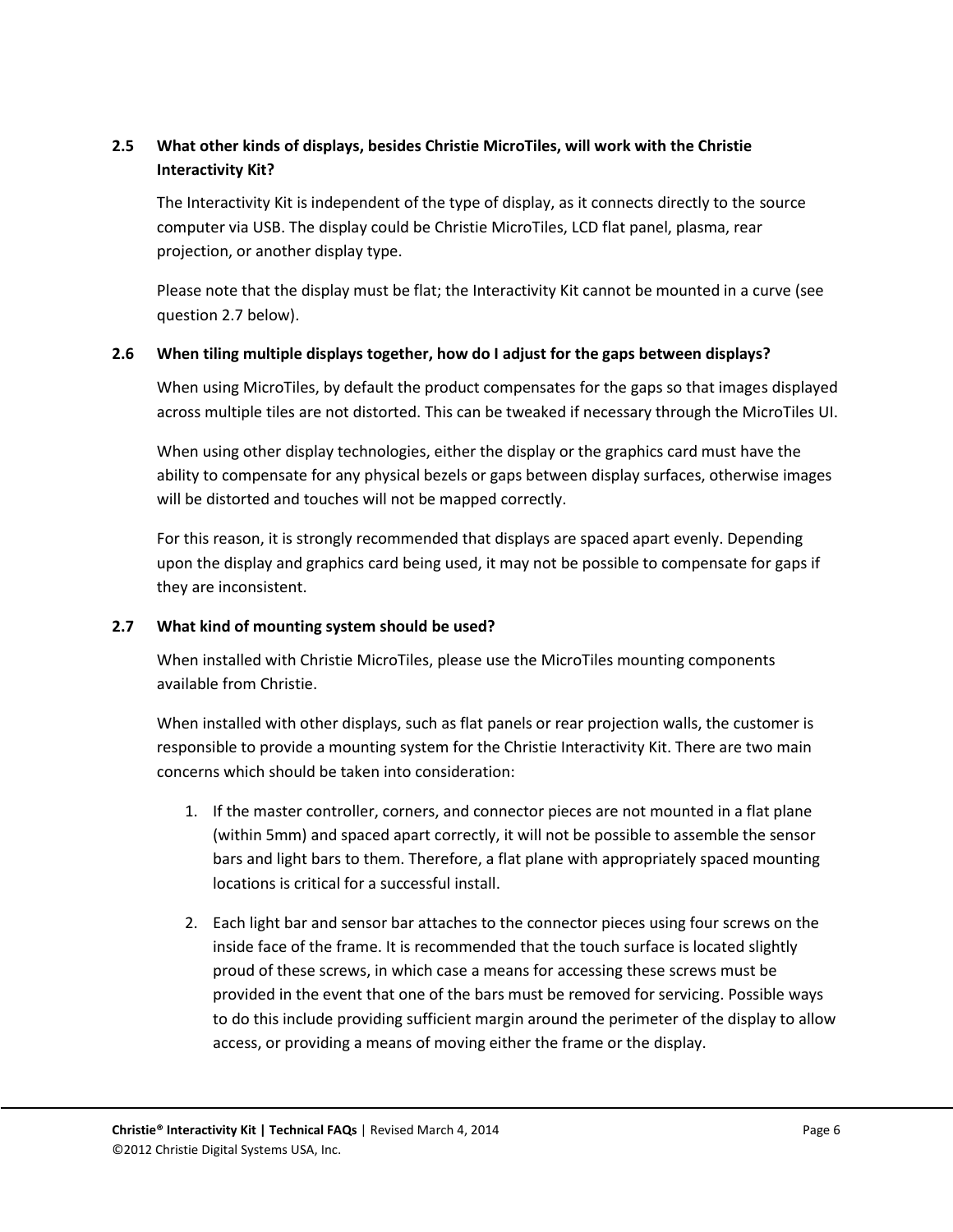Download CAD drawings providing all the key dimensions and clearance requirements from the Christie Interactivity Kit downloads page at [www.christiedigital.com](http://www.christiedigital.com/)

#### <span id="page-6-0"></span>**2.8 Can it be installed so that the front of the frame is flush with the surrounding wall?**

No, unless the wall incorporates some sort of removable paneling, or unless there is a small gap around the perimeter of the Christie Interactivity Kit frame. This is because in order to remove the light bars and sensor bars, each bar must be rotated outwards after removing the four screws on the internal face. Any object immediately adjacent to the outside of the frame would interfere with this rotation and prevent removal of the bar.

The minimum clearance dimension on the outside of the Interactivity Kit frame is 12.1mm, and is illustrated on the CAD drawings for the product.

Download CAD drawings from the Christie Interactivity Kit downloads page at [www.christiedigital.com](http://www.christiedigital.com/)

#### <span id="page-6-1"></span>**2.9 Do I need to install a cosmetic cover over the touch frame?**

This depends on the cosmetic requirements of the application. The Christie Interactivity Kit is installed in modular pieces with a professional black finish, but it may be possible to see slight variations between modules depending upon the environment and viewing angle. To achieve a different color or finish, the Interactivity Kit can be covered by a cosmetic skin or fascia, supplied by the customer. Under all circumstances, ensure that the Interactivity Kit is accessible for assembly and servicing.

Download CAD drawings providing all the key dimensions and clearance requirements from the Christie Interactivity Kit downloads page at [www.christiedigital.com](http://www.christiedigital.com/)

#### <span id="page-6-2"></span>**2.10 Can I use standard Christie MicroTiles feet?**

No. The standard center and end feet which ship with Christie MicroTiles protrude too far at the front, preventing the Christie Interactivity Kit from being mounted close to the screen surface. Although it is technically feasible to mount the entire frame further forward, this would require custom brackets and would result in touches being registered well in advance of the object touching the screen – therefore, it is not recommended.

Christie has designed modified center and end feet which are shorter and which, combined with small L-shaped brackets, provide the appropriate mounting locations along the bottom of the array for the Christie Interactivity Kit. These modified feet are available as part of the MicroTiles mounting components for the Christie Interactivity Kit.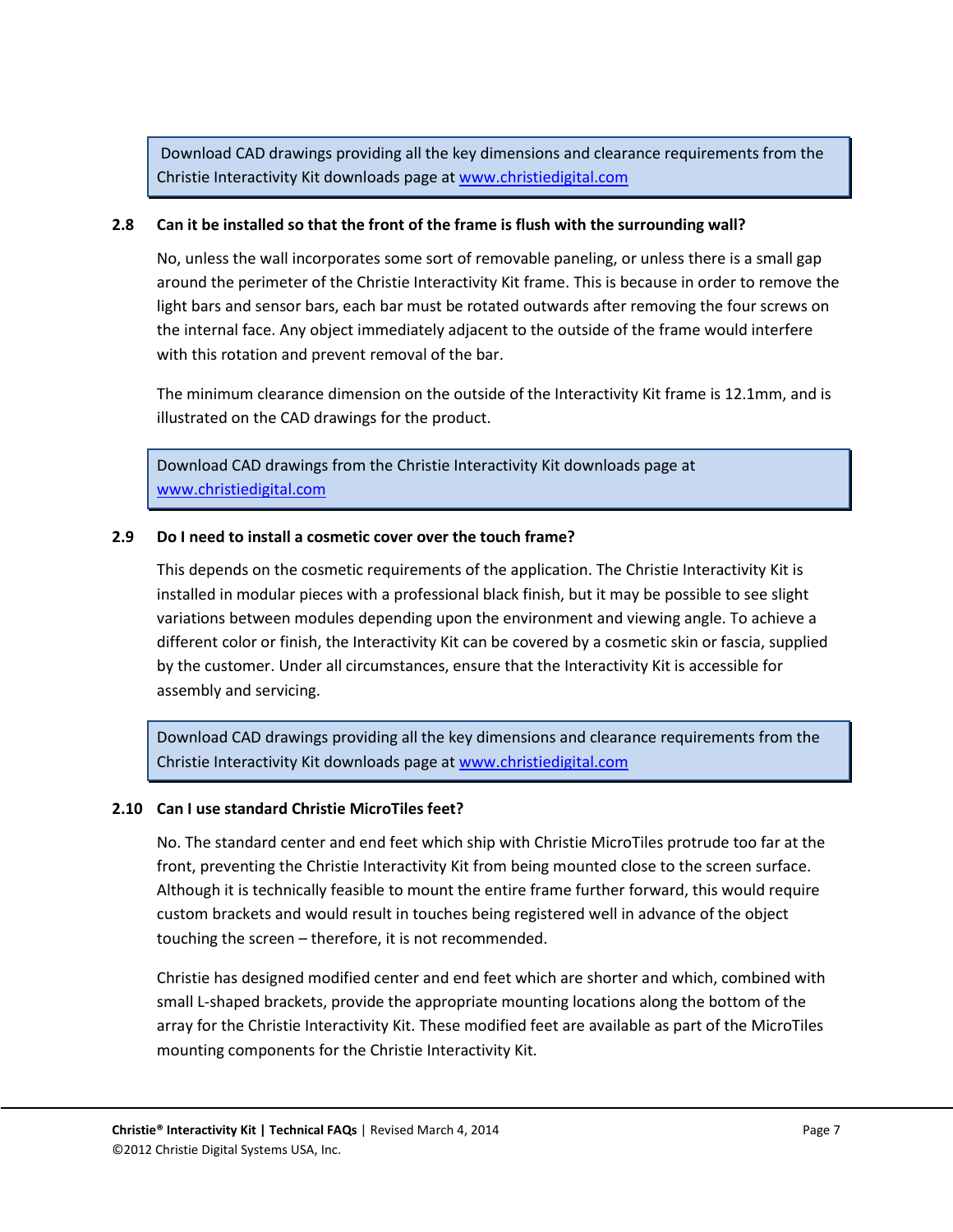For more information on what parts you need to order, contact Christie directly, or try the free online application MicroTiles Designer at [www.christiedigital.com](http://www.christiedigital.com/)



#### <span id="page-7-0"></span>**2.11 Can I retrofit an existing Christie MicroTiles display with the Christie Interactivity Kit?**

Yes, but the array must be disassembled in order to attach the modified feet. The modified feet provide sufficient clearance for the Christie Interactivity Kit along the bottom, and combined with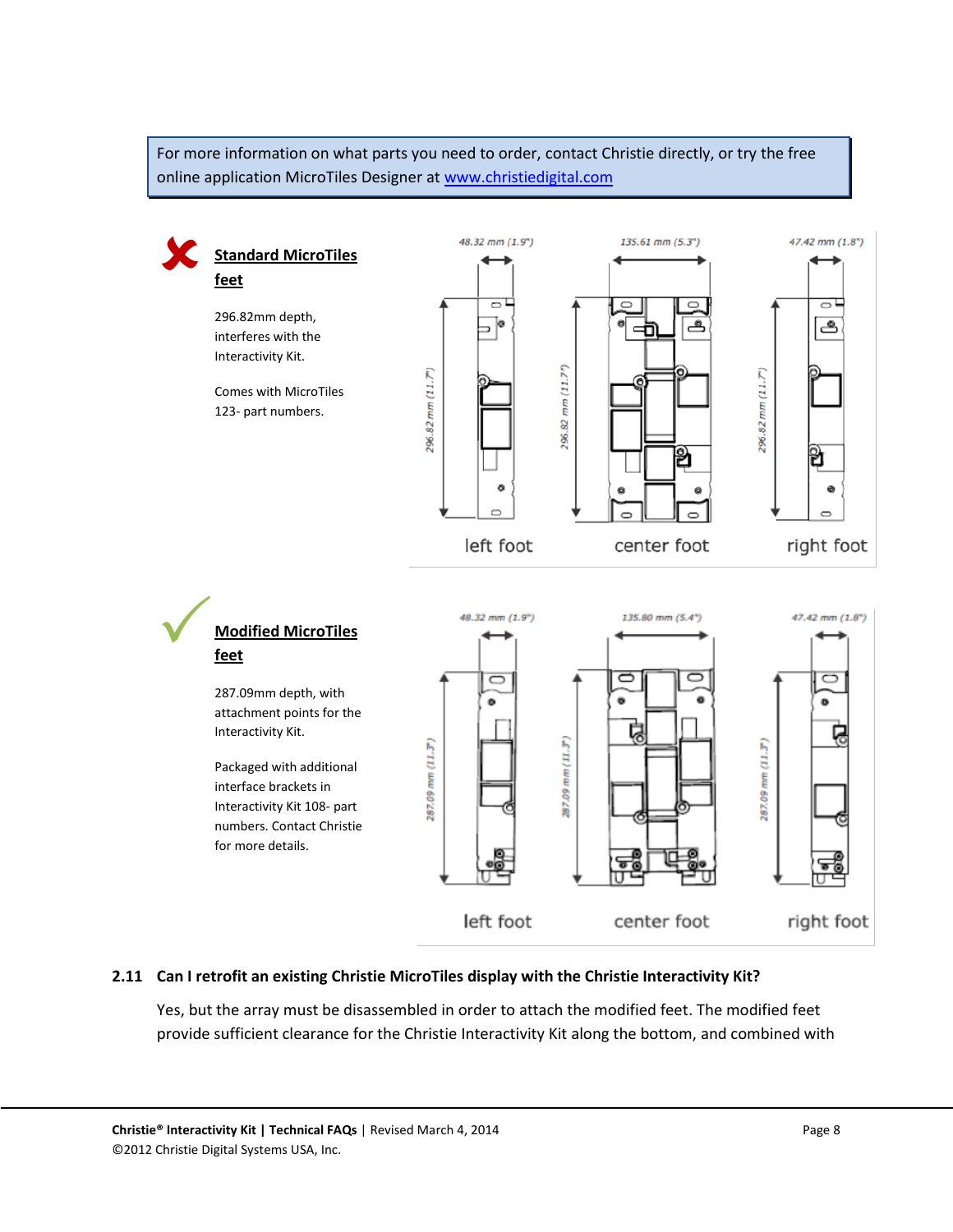the side and top adapter plates provide mounting locations around the perimeter of the display. For more information on the modified feet, see previous question above.

#### <span id="page-8-0"></span>**2.12 Do I need to protect LCD flat panels before using them as a touchscreen?**

Yes. It is important to protect LCD flat panels, including the Christie FHD551-X, from the potential damage which could be caused by excessive pressure on the face of the screen. This is typically achieved either by using panels which have bonded glass covering the surface area, or by installing a separate protective layer of glass across the front of the entire display.

#### <span id="page-8-1"></span>**2.13 How big a Christie Interactivity Kit is required to fit around my display?**

If the display is Christie MicroTiles, the size of Interactivity Kit will equal the size of the MicroTiles array. For example, a 12x4 Interactivity Kit fits a 12x4 MicroTiles array.

If the display is not Christie MicroTiles, you will need to calculate the appropriate size of Interactivity Kit to fit around it, such that the active touch surface area is no smaller than the display.

Calculating the active touch surface area is easy. The minimum size of the Christie Interactivity Kit is 3 modules wide by 1 module high, which provides an active touch surface area of 1,224mm wide by 306mm high. Each extra module added to the width makes the touch surface 408mm wider, and each added to the height makes the touch surface 306mm taller.

The following table provides the width and height of the touch surface area for each valid number of modules wide and high:

|         | Touch surface width |             | Touch surface height |       |             |  |  |  |  |
|---------|---------------------|-------------|----------------------|-------|-------------|--|--|--|--|
| Modules | mm                  | ft & inches | Modules              | mm    | ft & inches |  |  |  |  |
| 3       | 1,224               | 4' 0.19"    | 1                    | 306   | 1' 0.05"    |  |  |  |  |
| 4       | 1,632               | 5' 4.25"    | 2                    | 612   | 2' 0.09"    |  |  |  |  |
| 5       | 2,040               | 6' 8.32"    | 3                    | 918   | 3' 0.14"    |  |  |  |  |
| 6       | 2,448               | 8'0.38"     | 4                    | 1,224 | 4' 0.19"    |  |  |  |  |
| 7       | 2,856               | 9' 4.44"    | 5                    | 1,530 | 5' 0.24"    |  |  |  |  |
| 8       | 3,264               | 10' 8.50"   | 6                    | 1,836 | 6' 0.28"    |  |  |  |  |
| 9       | 3,672               | 12' 0.57"   |                      |       |             |  |  |  |  |
| 10      | 4,080               | 13' 4.63"   |                      |       |             |  |  |  |  |
| 11      | 4,488               | 14' 8.69"   |                      |       |             |  |  |  |  |
| 12      | 4,896               | 16' 0.76"   |                      |       |             |  |  |  |  |
| 13      | 5,304               | 17' 4.82"   |                      |       |             |  |  |  |  |
| 14      | 5,712               | 18' 8.88"   |                      |       |             |  |  |  |  |
| 15      | 6,120               | 20' 0.95"   |                      |       |             |  |  |  |  |
| 16      | 6,528               | 21' 5.01"   |                      |       |             |  |  |  |  |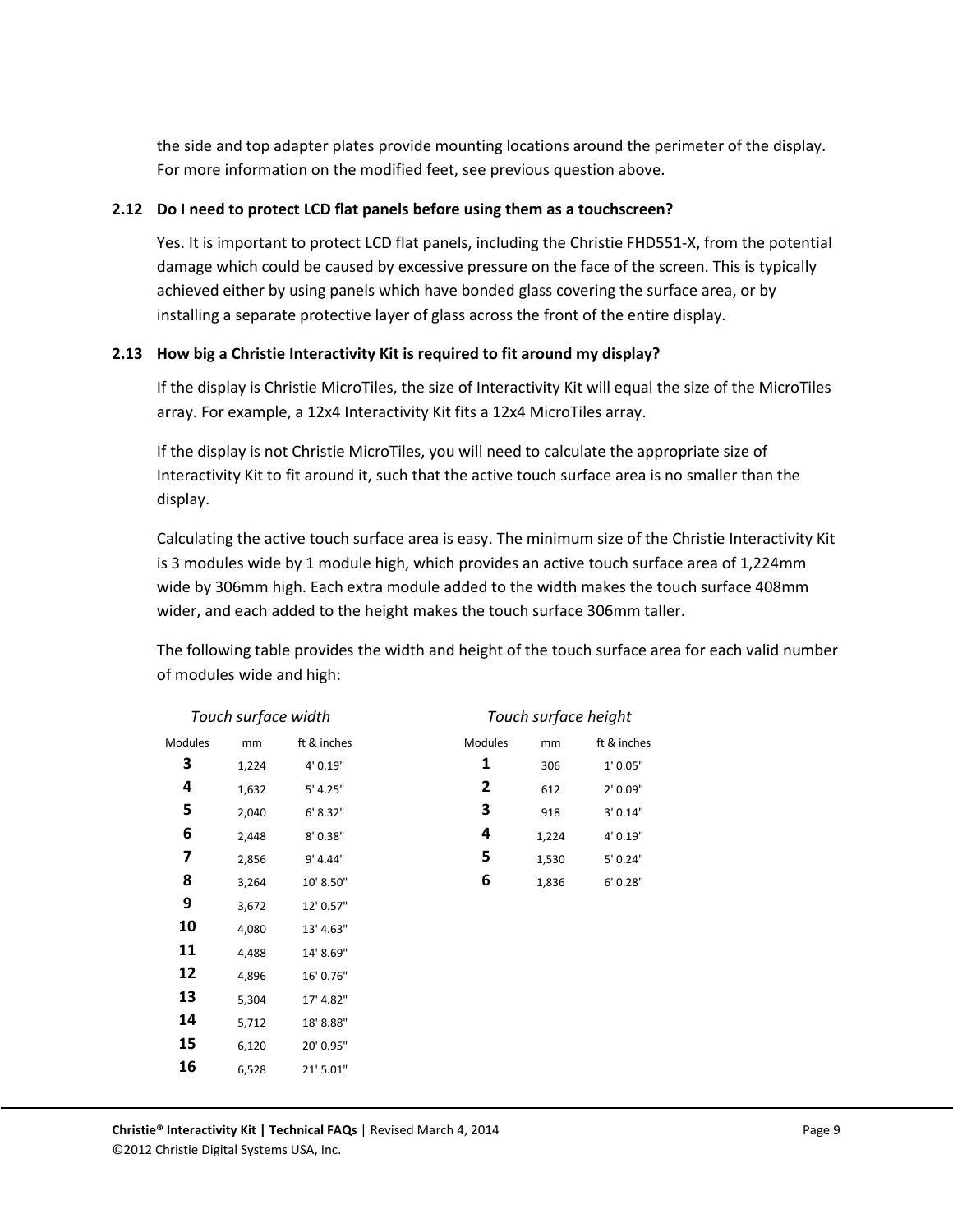#### <span id="page-9-0"></span>**2.14 How big a gap will there be between my display and the Christie Interactivity Kit?**

If Christie MicroTiles are being used, there will be a nominal 5.4mm gap all the way around the display, between the outside edge of the touch surface area and the inside edge of the Interactivity Kit frame, as illustrated below:



7x4 Interactivity Kit touch surface area = 2,856 x 1,224 mm 7x4 MicroTiles display area = 2,856 x 1,224 mm

If an alternative display is being used, the size of the gap will vary depending upon the display and configuration. In some cases, the gap may be relatively large, and care should be taken to plan an aesthetic or functional way to hide or integrate the gap into the overall design. An example is provided below:



7x4 Interactivity Kit touch surface area = 2,856 x 1,224 mm 4x1 portrait FHD551-X display area = 2,745.2 x 1,215.5 mm

Note: When the display area is smaller than the active touch surface area, use the masking function built into the Christie Interactivity Kit to ensure touch data are mapped properly to the display. See question [3.7 below](#page-12-1) for more details.

#### <span id="page-9-1"></span>**2.15 Can the display be rotated – e.g., in portrait – in relation to the Christie Interactivity Kit?**

Yes, however, this makes the integration more complicated, and requires some careful planning on the part of the customer. Potential issues include:

5.4mm

60.8mm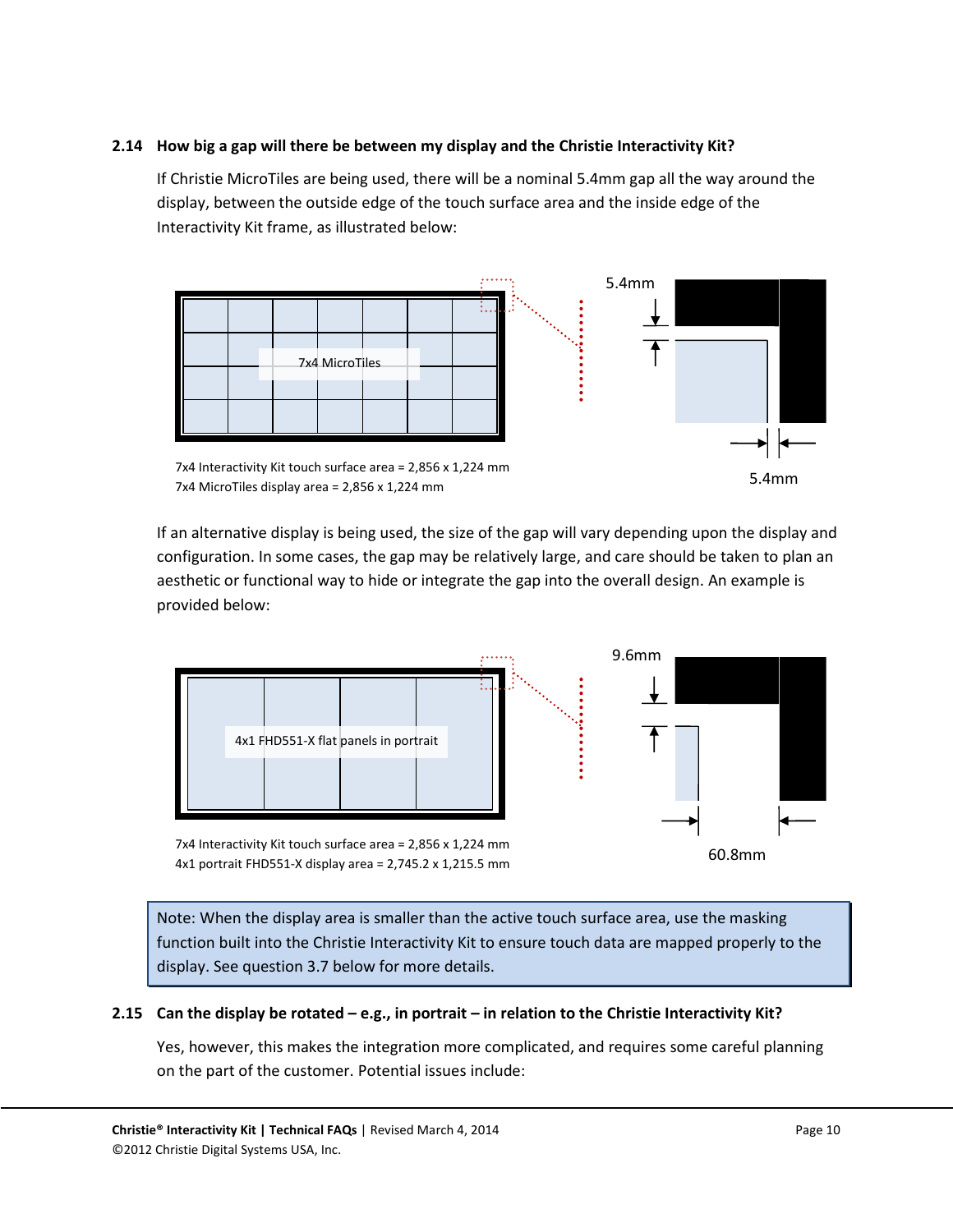- 1. Some graphics cards may not allow portrait mode to be selected concurrently with spanning the desktop across multiple outputs. Spanning (not extending) the desktop is required when using the Christie Interactivity Kit with multiple tiled displays (see question 3.1 below for more details). There may be workarounds for graphics cards which have this limitation, but these may require programming or additional hardware, and should be tested by the customer beforehand to make sure the desired setup is achievable.
- 2. The normal orientation of the Christie Interactivity Kit in relation to the display is such that the sensors are along the top of the display. If the Interactivity Kit and display are not both in their normal orientation, and one is rotated 90°, 180° or 270° from the other, touch events will not be mapped accurately.

To correctly map the touch data when installing portrait or rotated displays contact Christie Technical Support for assistance a[t tech-support@christiedigital.com.](mailto:tech-support@christiedigital.com)

#### <span id="page-10-0"></span>**2.16 Can the Christie Interactivity Kit be rotated 90°, or face up in a table?**

In the normal orientation of the product, i.e., upright, the sensors are located along the top of the Christie Interactivity Kit, providing natural shielding from other infrared light sources, such as the sun or overhead lights. This helps to ensure excellent touch performance even in high ambient light environments (see questio[n 2.17 below\)](#page-10-1).

Rotating the frame 90°, or installing it face up in a table, may inhibit touch performance by exposing the sensors to excessive ambient light. It is the responsibility of the customer to validate whether or not the touch performance under any other orientation is acceptable in the context of their specific application and lighting environment.

#### <span id="page-10-1"></span>**2.17 What kind of multi-touch technology is a good choice for high ambient light indoor environments?**

The Christie Interactivity Kit is an ideal choice for high ambient light indoor environments. In the normal orientation of the product, i.e., upright, the sensors are located along the top of the Christie Interactivity Kit, providing natural shielding from external infrared light sources.

By contrast, some alternative technologies struggle in high ambient light environments, especially those which have sensors located in positions where they are highly exposed to external infrared light sources. For instance, some products use sensors located along both the top and one side of the display, and consequently may not detect touches in well lit spaces.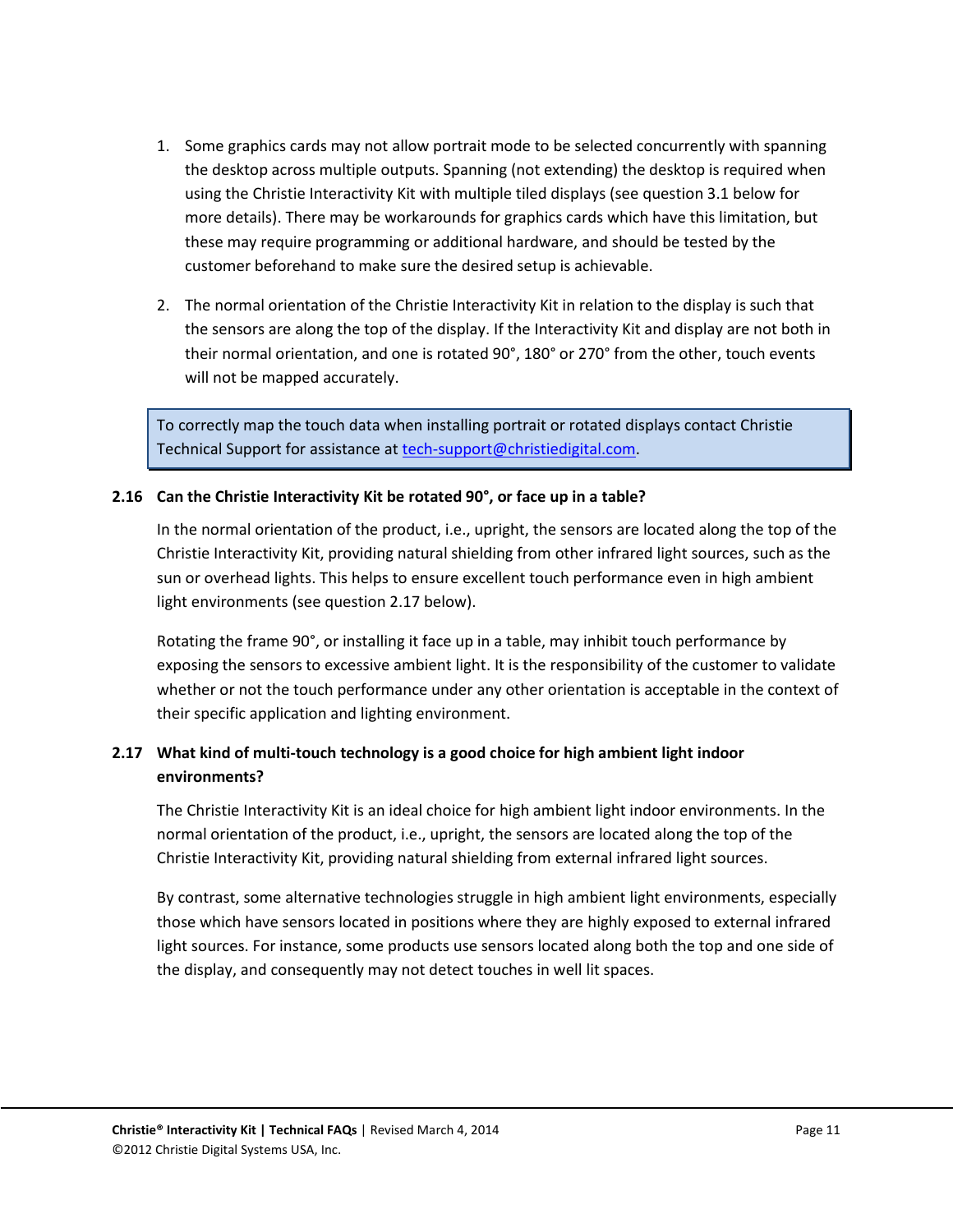### <span id="page-11-0"></span>**3 Configuration**

#### <span id="page-11-1"></span>**3.1 What happens when I connect the Christie Interactivity Kit to a Windows 7/8 computer?**

The computer will detect the Christie Interactivity Kit as a multi-touch device, in the same way that a USB mouse or keyboard would be detected.

This is unlike some other multi-touch products, which require special drivers in order to be recognized by Windows 7/8.

#### <span id="page-11-2"></span>**3.2 Do I need to run a special program on the host computer in order to process the touch data?**

No, the Christie Interactivity Kit computes the touch data internally, so all you need to do is connect the USB cable to a computer that supports the USB-HID 1.1 specification.

Some other multi-touch systems – especially those which support a large number of touches – do not compute the touch data internally, and so require an external program running on the host PC at all times. This creates another point of failure, and slows down customer applications running on the PC when multiple touches are being processed in the background.

#### <span id="page-11-3"></span>**3.3 Is the Windows 8 operating system supported?**

Yes. Make sure you are using the latest firmware for the Interactivity Kit.

Download firmware (may require login) from the Christie Interactivity Kit downloads page at [www.christiedigital.com](http://www.christiedigital.com/)

#### <span id="page-11-4"></span>**3.4 Does the Christie Interactivity Kit work with Mac® or other operating systems?**

In most cases, the Christie Interactivity Kit will be recognized as a mouse or pointer with Mac or other operating systems that do not support external multi-touch devices natively.

For these situations, the Christie Interactivity Kit provides multi-touch data in a custom HID collection, which the developer can utilize when programming their application for any operating system that supports USB HID 1.1. Refer to sectio[n 6](#page-17-0) *[Working with applications](#page-17-0)* for more information on application development.

#### <span id="page-11-5"></span>**3.5 Do the sensors need to be calibrated or aligned manually?**

No, the Christie Interactivity Kit has been designed so that the mechanical assembly ensures the sensors are properly aligned with the LEDs, therefore no manual adjustment is required.

By contrast, systems that use imaging cameras – either external or at the corners of the display – require extremely precise alignment in order to function properly. Any misalignment introduced through shipping or installation can be troublesome to fix.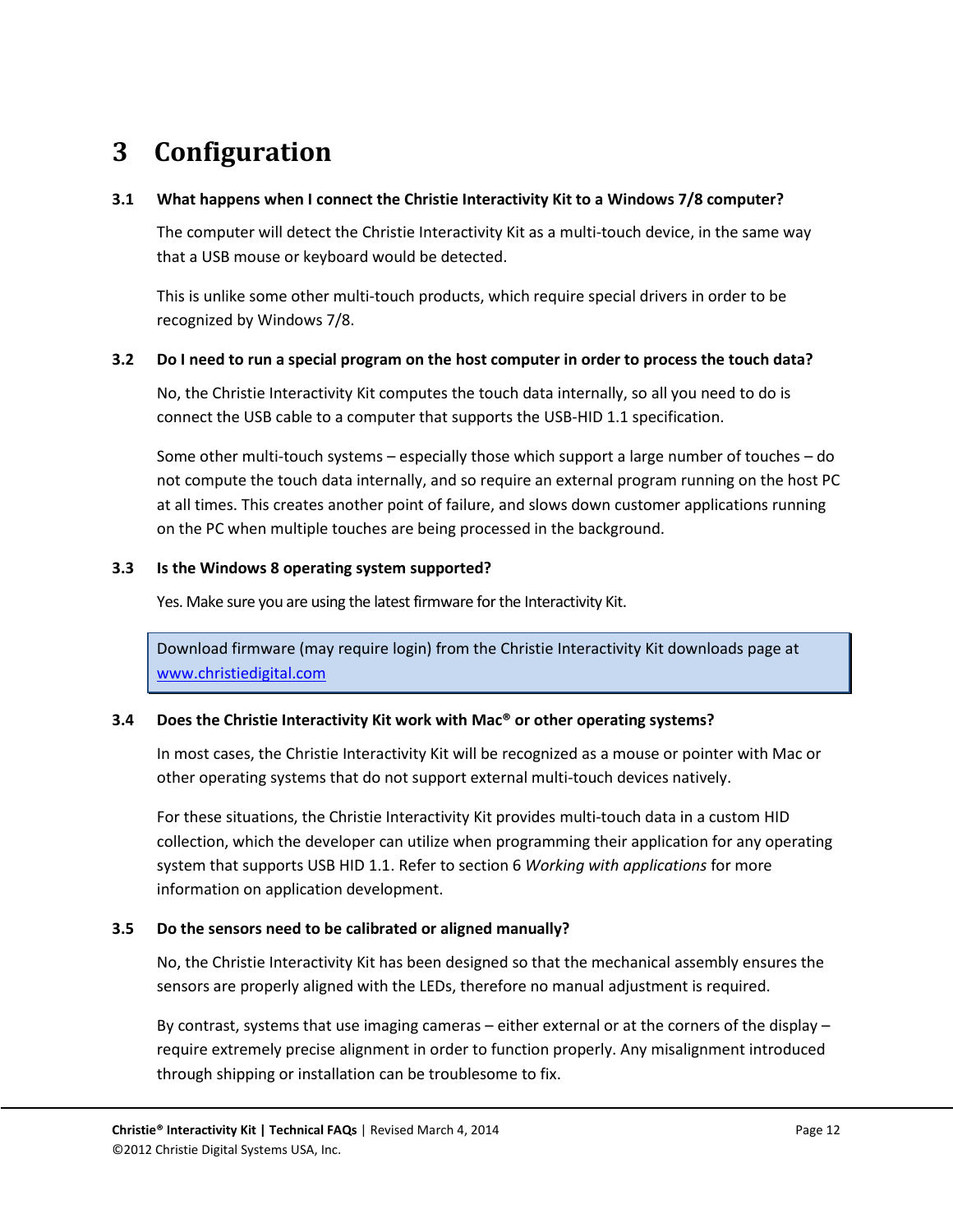#### <span id="page-12-0"></span>**3.6 Will the Christie Interactivity Kit automatically detect its own size?**

Yes, even though the Christie Interactivity Kit can be assembled into 84 different sizes, ranging from 3x1 to 16x6, there is no manual mapping or configuration required. The system will detect its own size upon power up.

#### <span id="page-12-1"></span>**3.7 How does the touch surface area get mapped to the display when not using Christie MicroTiles?**

Unless the display covers the exact same dimensions as a MicroTiles array, it will be smaller than the active touch surface area of the Interactivity Kit. As a result, some portion of the active touch surface area must be masked in order to ensure that the touch points are mapped properly.

Refer to question [2.14 above](#page-9-0) for help on calculating the gap between the display area and the active touch surface area. In addition to this physical gap, include the size of the bezel when calculating the amount of the active touch surface area which must be masked.

There is a masking function in the Christie Interactivity Kit configuration software which allows the user to create masked areas at the top, bottom, left or right of the display. These are independent settings – i.e., the size of the masked area on the left does not need to match the size on the right, and so on. For more information on this setting, refer to the User Manual.

### <span id="page-12-2"></span>**4 Touch performance**

#### <span id="page-12-3"></span>**4.1 Do I have to use my finger or a special stylus to register a touch?**

No, the Christie Interactivity Kit will recognize any object.

#### <span id="page-12-4"></span>**4.2 Can I reject unwanted touches?**

Yes, the Christie Interactivity Kit includes user-configurable limits for touch size, opacity, and duration to filter out unwanted touch events, such as a person leaning up against the display, or a piece of debris stuck on the display surface.

#### <span id="page-12-5"></span>**4.3 What are the advantages of Baanto™ ShadowSense™ technology over alternatives?**

The Christie Interactivity Kit utilizes Baanto™ ShadowSense™ technology, which solves many of the technical issues that plague other touch technologies. Baanto™ ShadowSense™ employs a unique architecture of proprietary shadow sensors and infrared LEDs to reliably detect multi-touch gestures across practically any surface size.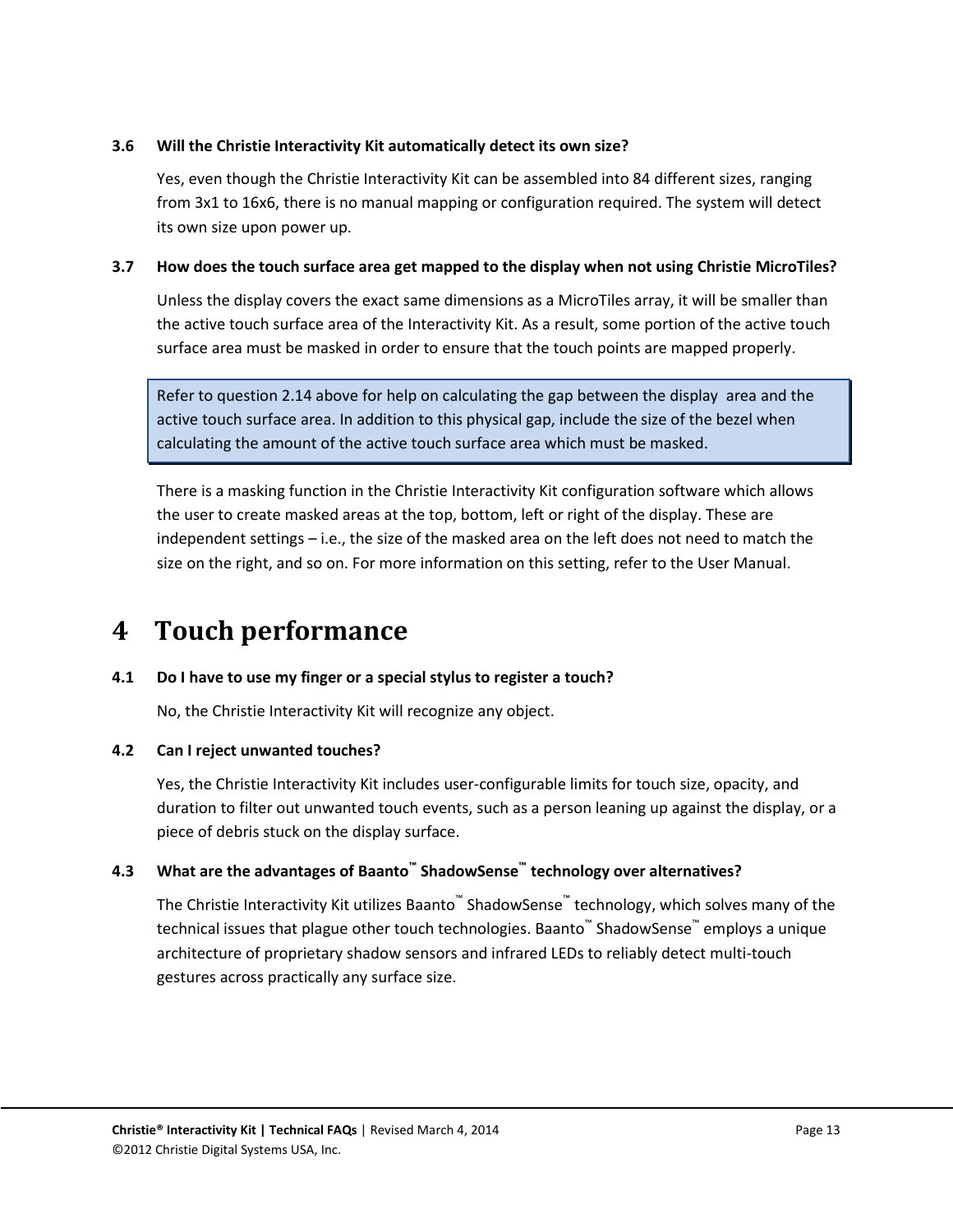

Sensors along top (shown as green circles)

For more information on Baanto<sup>™</sup> ShadowSense<sup>™</sup> technology, visit <u>[www.baanto.com](http://www.baanto.com/)</u>

#### <span id="page-13-0"></span>**4.4 How do the resolution and number of supported touches vary with the width of the Christie Interactivity Kit?**

The Christie Interactivity Kit has been designed so that the number of supported touches is a function of its width, increasing with each sensor bar added, up to a maximum system limit of 18 touches. The number of supported touches at each width has been optimized to suit the number of people that can comfortably draw common gestures on the multi-touch surface at the same time.

As each sensor bar is added to the width of the Christie Interactivity Kit, the grid of touch points computed by the system is spread over a larger area, resulting in a gradually coarser touch resolution. This has been optimized so that, even at the maximum size, touch resolution remains very acceptable for typical applications.

The following table illustrates the change in the number and resolution of touches from 3 to 16 modules wide: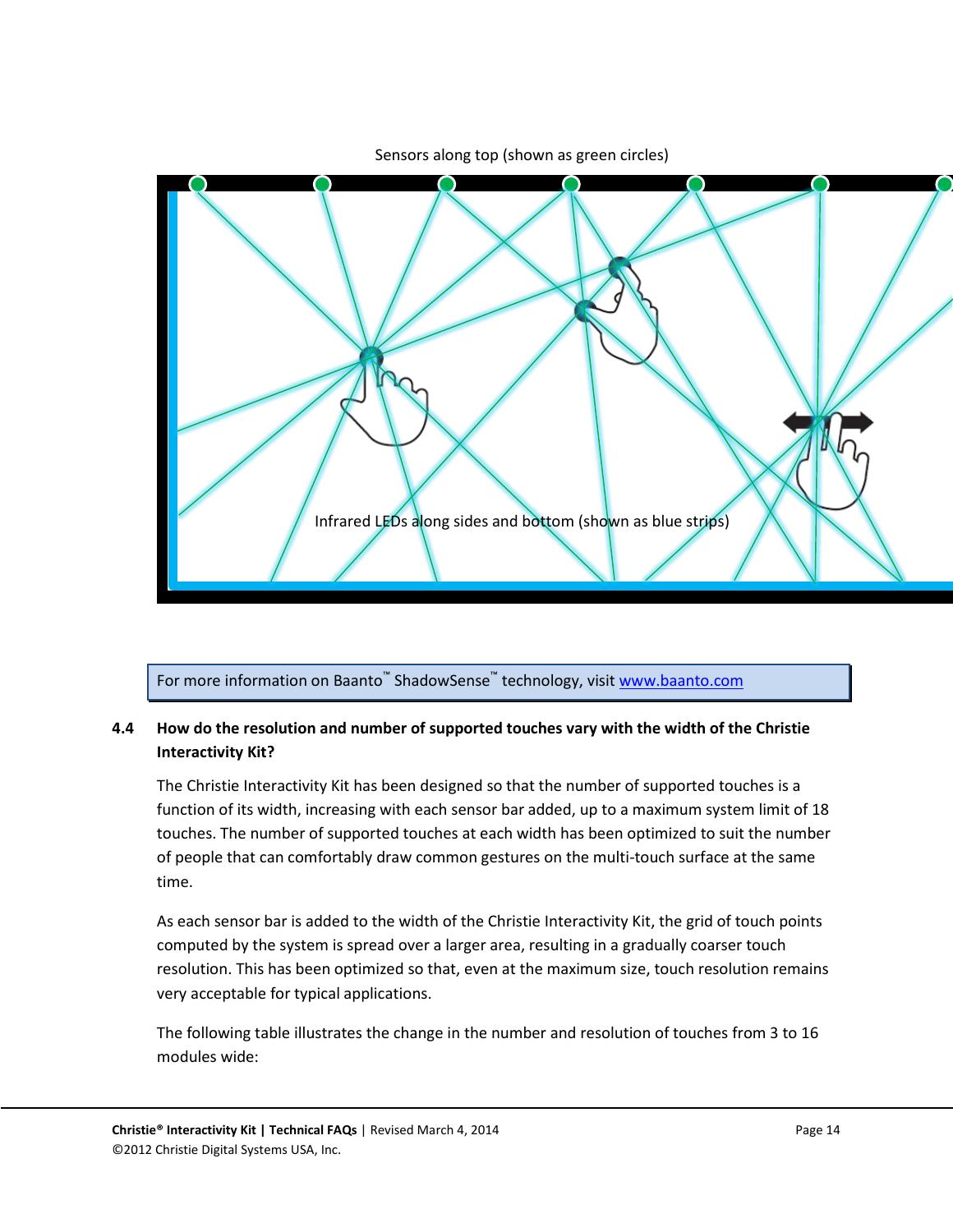|                 |     |     |     |           | 3 4 5 6 7 8 9 10 11 12 13 14 15 16    |  |  |  |                                     |  |
|-----------------|-----|-----|-----|-----------|---------------------------------------|--|--|--|-------------------------------------|--|
| Touches         |     |     |     |           | 4 6 7 9 10 12 13 15 16 18 18 18 18 18 |  |  |  |                                     |  |
| Resolution (mm) | 0.3 | 0.4 | 0.5 | $0.6$ 0.7 |                                       |  |  |  | 0.8 0.9 1.0 1.1 1.2 1.3 1.4 1.5 1.6 |  |

#### <span id="page-14-0"></span>**4.5 How does average latency change with the size of the Christie Interactivity Kit?**

As the system grows in size, more sensors are added along the top, and more LEDs along the sides and bottom. As a result, the system must process more data, slightly reducing the speed at which touches are registered.

The following table illustrates the change in average latency in milliseconds from a 3x1 to a 16x6 configuration:

|  |  | 3 4 5 6 7 8 9 10 11 12 13 14 15 16              |  |  |  |  |      |
|--|--|-------------------------------------------------|--|--|--|--|------|
|  |  | 1 6 6 7 8 9 9 10 11 11 12 13 13 14 15           |  |  |  |  |      |
|  |  | 2 7 8 8 9 10 10 11 12 12 13 14 15 15 16         |  |  |  |  |      |
|  |  | <b>3</b> 8 9 9 10 11 11 12 13 13 14 15 16 16 17 |  |  |  |  |      |
|  |  | 4 9 10 10 11 12 12 13 14 15 15 16 17 17 18      |  |  |  |  |      |
|  |  | 5 10 11 11 12 13 13 14 15 16 16 17 18 18 19     |  |  |  |  |      |
|  |  | <b>6</b> 11 12 12 13 14 15 15 16 17 17 18 19 19 |  |  |  |  | - 20 |

#### <span id="page-14-1"></span>**4.6 Does touch performance change depending upon the number of simultaneous touches?**

Yes, performance will vary slightly depending upon the number and location of touches. For instance, the response time (measured in milliseconds) will be slightly faster for a single touch than for multiple simultaneous touches. This behavior is normal among large format, multi-touch systems, due to the high volume of data which must be processed.

To help ensure comparability among technologies, it is standard practice among manufacturers to publish specifications based on single touch performance, unless otherwise stated.

#### <span id="page-14-2"></span>**4.7 Will all areas of the touch surface have the same level of performance?**

All optical based systems will have small areas of the touch surface which are less sensitive than the rest. Often these are located at the most acute angles to the sensors or cameras, where it is difficult to triangulate touch events, or in areas where the infrared light must travel the furthest. In the case of the Interactivity Kit, this means that touch performance will be less sensitive at the very top of the display, and at the center-top in very large configurations. This should be taken into consideration when designing the user experience and layout of the touch interface for a particular application.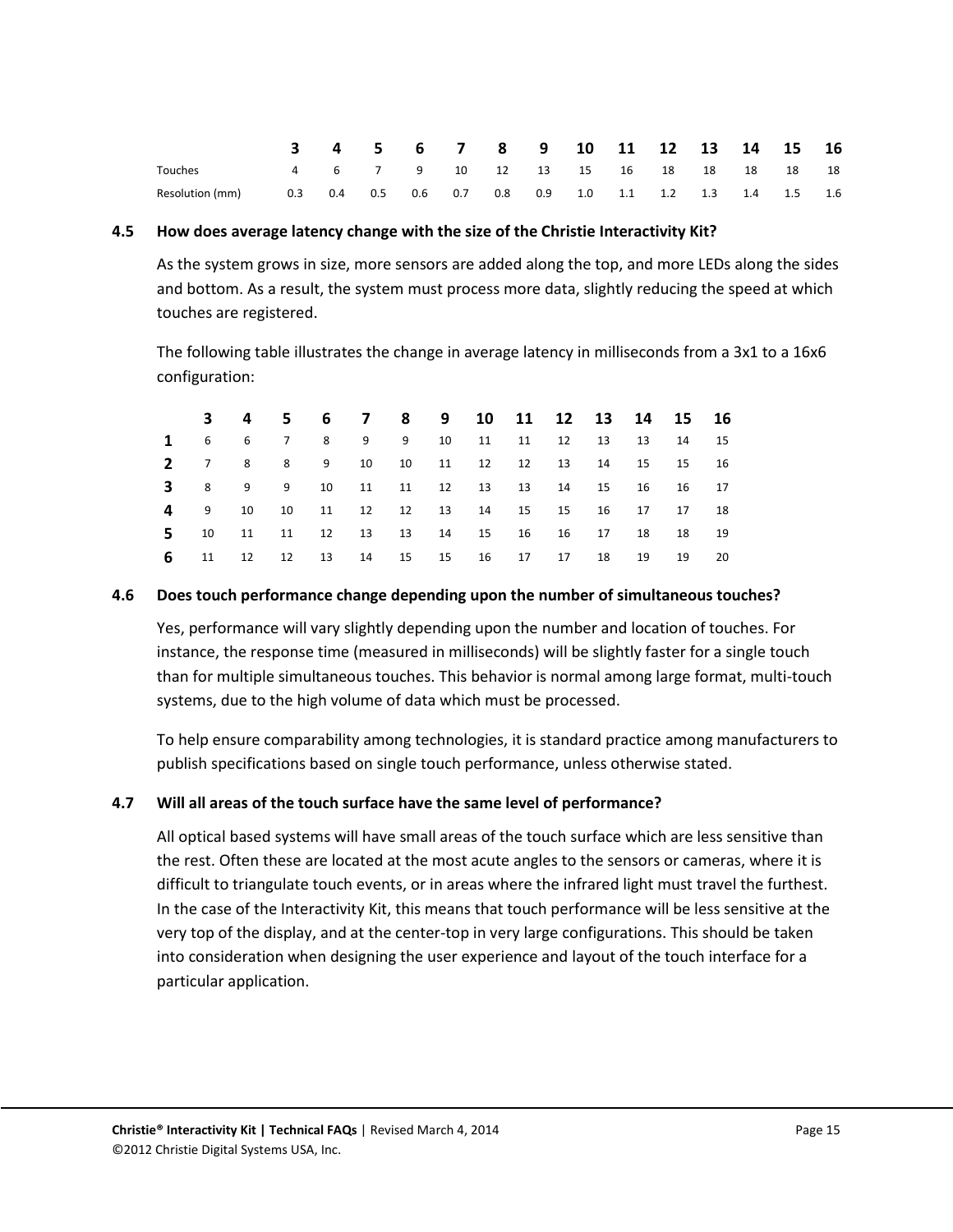### <span id="page-15-0"></span>**5 Working with graphics cards**

Please note that the Interactivity Kit may be used with a wide variety of graphics cards and many different applications. The functionality of these cards is outside of Christie's control. The following section provides some general guidance on the topic, and it is the responsibility of the customer to ensure a suitable graphics card is chosen for any particular application.

#### <span id="page-15-1"></span>**5.1 How do I associate the Christie Interactivity Kit with the entire computer desktop if I have multiple graphic outputs?**

When using the Christie Interactivity Kit with a computer that has more than one graphic output, the graphics card must support desktop "spanning", otherwise the Christie Interactivity Kit will be associated with the primary output only.

Many graphics cards do not allow spanning of a desktop across multiple outputs. "Spanning" is when the desktop start menu or dock, as well as full screen applications, span across all the display outputs. This is different to an "extended" desktop, where the desktop start menu or dock remains associated with the primary display only.

For more information on the limitations of graphics cards when spanning desktops, see question [5.2 below.](#page-16-0)

The following diagrams illustrate the difference between extended and spanned desktops.



#### **Example 1: Extended desktop**

As shown, the start menu or dock only appears on the primary output when the desktop is extended.

Touch data will be associated with the primary output only. As a result, touch data **will not** be mapped correctly with this setup.

When using multiple outputs, it is critical that the graphics card supports true spanning of the desktop (see Example 2 below).

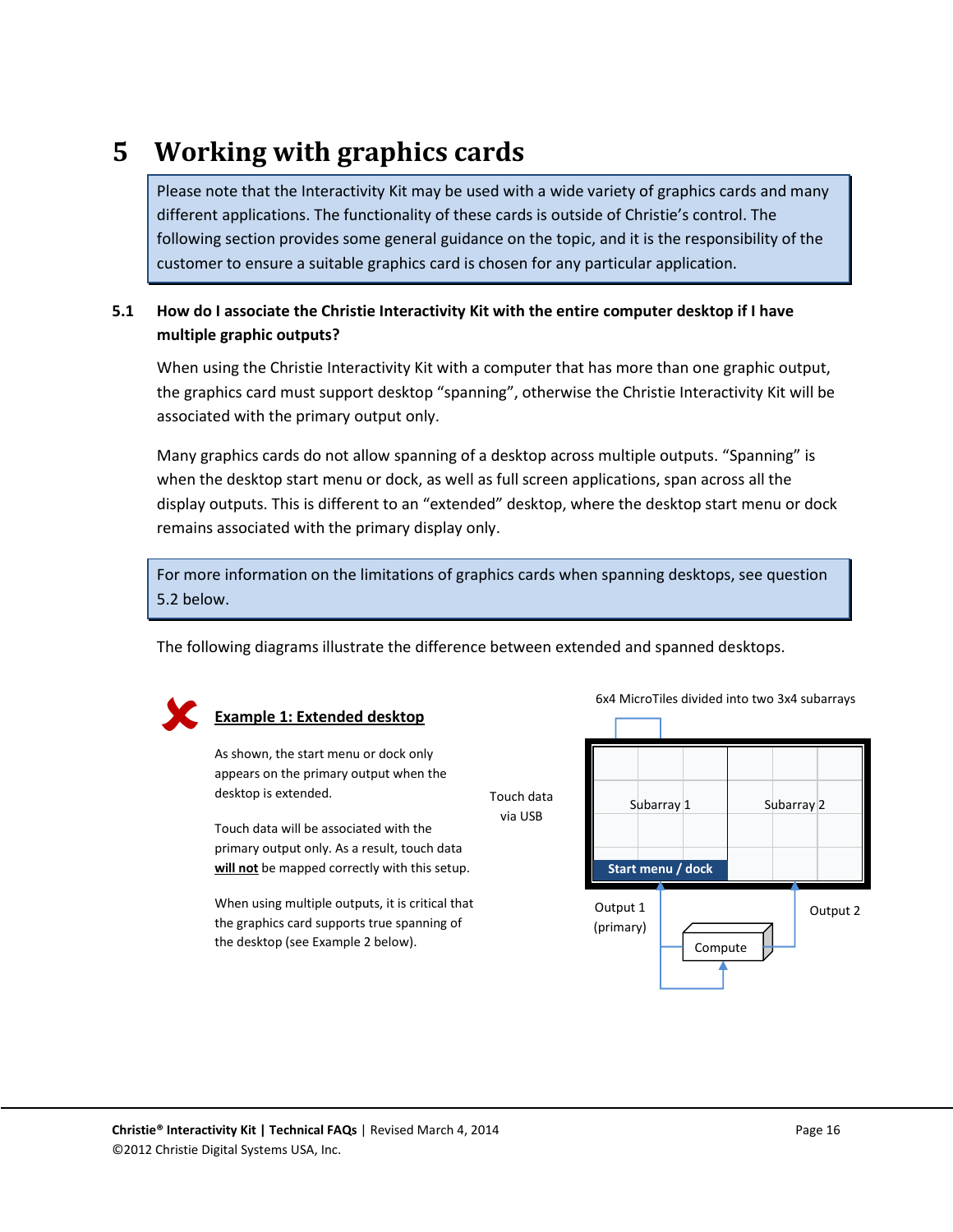## **Example 2: Spanned desktop**  $\checkmark$

As shown, the start menu or dock spans across both outputs when the desktop is spanned.

Touch data will be associated with the entire desktop because it is spanning both outputs. As a result, touch data **will** be mapped correctly with this setup.



#### <span id="page-16-0"></span>**5.2 What limitations are there when spanning a desktop across multiple outputs?**

Spanning (not extending) the desktop is required when using the Interactivity Kit with a computer that has multiple outputs (see previous question). However, graphics cards can impose restrictions when spanning the desktop.

For instance, Nvidia's Mosaic Mode, which supports desktop spanning and is available on certain Nvidia graphics cards, has limitations such as (at the time of writing):

- 1. Spanning is allowed only in landscape mode. If the display outputs are in portrait mode, there is no utility to enable Mosaic Mode at the same time. There are workarounds for this limitation of Mosaic Mode, but these may require programming or additional hardware, and should be tested by the customer beforehand to make sure the desired setup is achievable.
- 2. Spanning is allowed only if the resolution of each output is identical. When used with Christie MicroTiles, this means each ECU subarray must be the same resolution (see next question below).

#### <span id="page-16-1"></span>**5.3 How should Christie MicroTiles subarrays be arranged when used with a graphics card that requires identical output resolutions in order to span the desktop?**

MicroTiles are very flexible. However, if the graphics card requires each output to be the same resolution in order to enable spanning the desktop (see previous question above), this will constrain what MicroTiles subarray layouts are possible.

For example, if the canvas size is 11x5 MicroTiles, because both 11 and 5 are prime numbers, it is impossible to divide the canvas evenly into multiple subarrays. As a result, depending upon the limitations of the graphics card, only one ECU may be used, constraining the resolution of the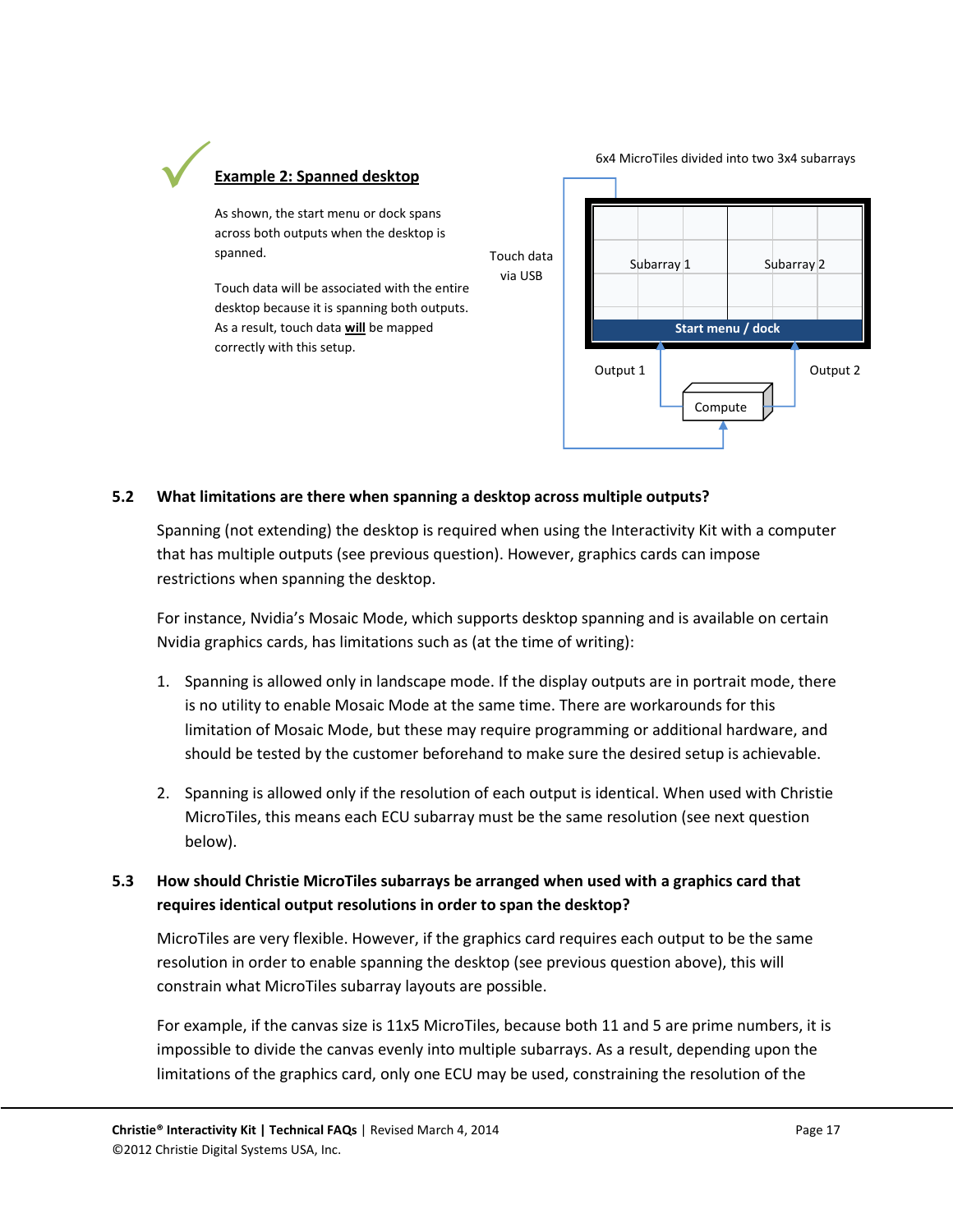canvas to 1.7mm. By contrast, if the size of the display is bumped up to 12x5, there are several ways this configuration could be subdivided evenly (two 6x5s, three 4x5s, four 3x5s, six 2x5s), providing a range of resolution options for the customer.

The MicroTiles Designer program, available fro[m www.christiedigital.com,](http://www.christiedigital.com/) will help you configure the right number of subarrays when combining the Interactivity Kit with Christie MicroTiles.

### <span id="page-17-0"></span>**6 Working with applications**

#### <span id="page-17-1"></span>**6.1 Why does my application process multi-touch gestures as if they were single clicks on a mouse?**

The performance of an application with the Christie Interactivity Kit will depend upon whether or not that application supports multi-touch gestures. For instance, if an application has been designed for single clicks on a mouse, any more complex gestures or multi-touch actions performed on the Christie Interactivity Kit will be processed by that application as if they were single clicks on a mouse. However, if an application has been designed to accept multi-touch gestures, such as pinching or flicking, then these actions performed on the Christie Interactivity Kit will be processed as such.

#### <span id="page-17-2"></span>**6.2 What gestures are supported natively in Windows 7/8?**

Supported gestures include panning, zooming, rotating, flicking, pressing and tapping. For more information, refer to the Microsoft Windows website, including the following video: [http://windows.microsoft.com/en-US/windows7/help/videos/using-windows-touch.](http://windows.microsoft.com/en-US/windows7/help/videos/using-windows-touch)

#### <span id="page-17-3"></span>**6.3 What desktop computing applications already exist with support for multi-touch?**

At the moment, the list is relatively short. However, as multi-touch becomes more popular, and is fully embraced in Windows 8, an increasing number of applications for desktop computing will support multi-touch gestures.

Some browsers support multi-touch in Windows 7, such as Internet Explorer 8+ and Mozilla Firefox 4+.

You can also download the Microsoft Touch Pack for Windows 7, a collection of six games and applications which support multi-touch gestures. Search online, or try the following link: [http://www.microsoft.com/en-us/download/details.aspx?id=17368.](http://www.microsoft.com/en-us/download/details.aspx?id=17368)

Please note that Christie does not promote, warrant or support any third party applications.